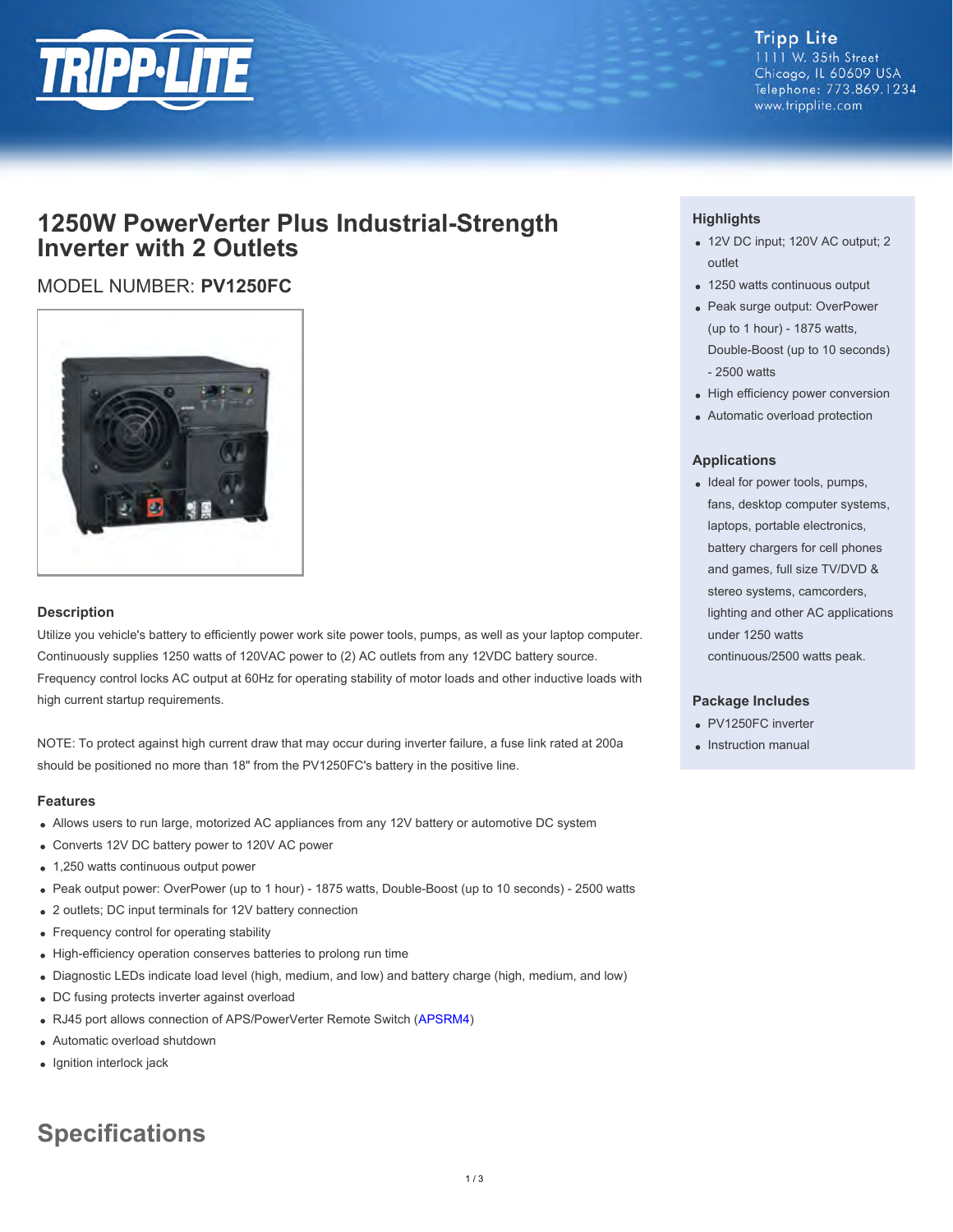

| <b>OVERVIEW</b>                              |                                                                                                                                                                                                                                    |  |
|----------------------------------------------|------------------------------------------------------------------------------------------------------------------------------------------------------------------------------------------------------------------------------------|--|
| Style                                        | Heavy-duty                                                                                                                                                                                                                         |  |
| <b>OUTPUT</b>                                |                                                                                                                                                                                                                                    |  |
| <b>Frequency Compatibility</b>               | 60 Hz                                                                                                                                                                                                                              |  |
| <b>Output Receptacles</b>                    | $(2)$ 5-15R                                                                                                                                                                                                                        |  |
| Output (Watts)                               | 1250                                                                                                                                                                                                                               |  |
| Continuous Output Capacity (Watts)           | 1250                                                                                                                                                                                                                               |  |
| Peak Output Capacity (Watts)                 | 2500                                                                                                                                                                                                                               |  |
| <b>Output Nominal Voltage</b>                | 120V                                                                                                                                                                                                                               |  |
| Output Voltage Regulation                    | Maintains PWM sine wave output voltage of 120 V AC (+/-5%)                                                                                                                                                                         |  |
| Output Frequency Regulation                  | 60 Hz (+/- 0.3 Hz)                                                                                                                                                                                                                 |  |
| <b>Overload Protection</b>                   | Circuit breaker                                                                                                                                                                                                                    |  |
| <b>INPUT</b>                                 |                                                                                                                                                                                                                                    |  |
| <b>Recommended Electrical Service</b>        | Requires 12V DC input source capable of delivering 127A for the required duration (when used at full capacity). For<br>automotive applications, professional hardwire installation with 200A battery system fusing is recommended. |  |
| Maximum Input Amps / Watts                   | Full continuous load - 127A at 12V DC, No load - 2.2A at 12V DC                                                                                                                                                                    |  |
| Input Connection Type                        | Set of 2 DC input terminals                                                                                                                                                                                                        |  |
| Input Cord Length Details                    | User supplies cabling. 4 gauge or larger recommended.                                                                                                                                                                              |  |
| Voltage Compatibility (VDC)                  | 12                                                                                                                                                                                                                                 |  |
| <b>BATTERY</b>                               |                                                                                                                                                                                                                                    |  |
| DC System Voltage (VDC)                      | 12                                                                                                                                                                                                                                 |  |
| <b>USER INTERFACE, ALERTS &amp; CONTROLS</b> |                                                                                                                                                                                                                                    |  |
| Front Panel LEDs                             | Set of 6 LEDs offer continuous status information on load percentage (6 levels reported) and battery charge level (7<br>levels reported). See manual for sequences.                                                                |  |
| Switches                                     | 3 position on/off/remote switch enables simple on/off power control plus "remote" setting that enables distant on/off<br>control of the inverter system when used in conjunction with optional APRM4 remote                        |  |
| <b>PHYSICAL</b>                              |                                                                                                                                                                                                                                    |  |
| Shipping Dimensions (hwd / in.)              | 12.5 x 11 x 10.75                                                                                                                                                                                                                  |  |
| Shipping Dimensions (hwd / cm)               | 31.75 x 27.94 x 27.31                                                                                                                                                                                                              |  |
| Shipping Weight (lbs.)                       | 24.8                                                                                                                                                                                                                               |  |
| Shipping Weight (kg)                         | 11.2                                                                                                                                                                                                                               |  |
| Unit Dimensions (hwd / in.)                  | 7 x 8.75 x 9                                                                                                                                                                                                                       |  |